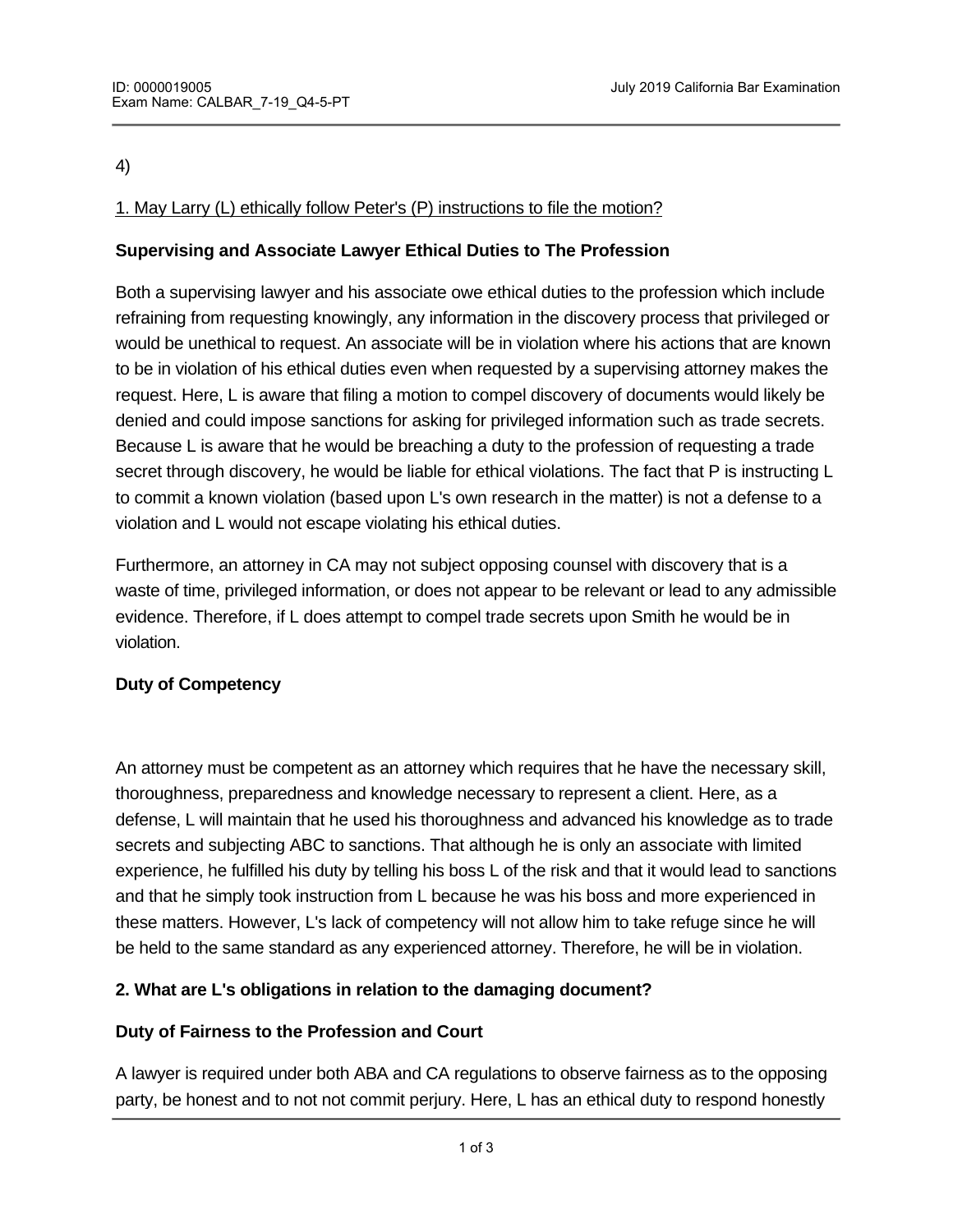with XYZ's request even if such documentation requested is exculpatory evidence in nature. Although the documentation requested does not specifically ask for the damaging document that L has found in the Jones file because it was requested in discovery within a class of papers that have been requested, L is obligated to produce the documents subject to certain conditions.

As to L interposing hearsay, trade secrets, and using overbreadth objections in order to not to produce the documents, is a violation because a lawyer has a duty to act honestly, and with full candor to the court. Since discovery may be used in court this would qualify as to committing perjury on the court by attempting to be so evasive in his interpositions. The use of overbreadth objections are a violation to his ethical duty because he must state why the request is objectionable as to its nature or privilege. To merely oppose the discovery based upon objections that are not reasonable is a violation of the duty of fairness to the profession and to the court. Therefore, these would be unethical responses.

### **Duty of Confidentiality**

An attorney takes an oath to preserve inviolate all communications even at the peril to himself to protect the client that are within the attorney-client relationship where the client expected the communications or documents to be confidential. Here, although L may be obligated to produce the documents is is also obligated to preserve evidence and/or communication per the privilege. L will argue that he is not required under both ABA and CA authorities to produce information that was gathered or created in preparation for trial. If the exculpatory evidence was created in preparation for this trial it can excluded from production. However, Smith (XYZ) will counter that the discovery information cannot be categorized as attorney client privilege or confidentiality protections if the documentation existed prior to preparation for this trial. Simply stating that it is now privileged information is not the standard to determine its confidentiality limitations to a privilege. L would need to show that the exculpatory, damaging information requested was only created for preparation of this case. Therefore, unless L is able to maintain through proof the document is privileged as stated, he must turn it over.

# **3. What Ethical Obligations must L respect with regard to XYZ Job Offer?**

### **Conflict of Interest and Confidentiality Duties**

An attorney must prevent any conflict of interest of a client that may have an adverse affect on a client or has a significant risk of maintaining the best interest of his client due to an existing client, or a third party. Here, if L takes the job offer with XYZ he has an obligation to Jones to not